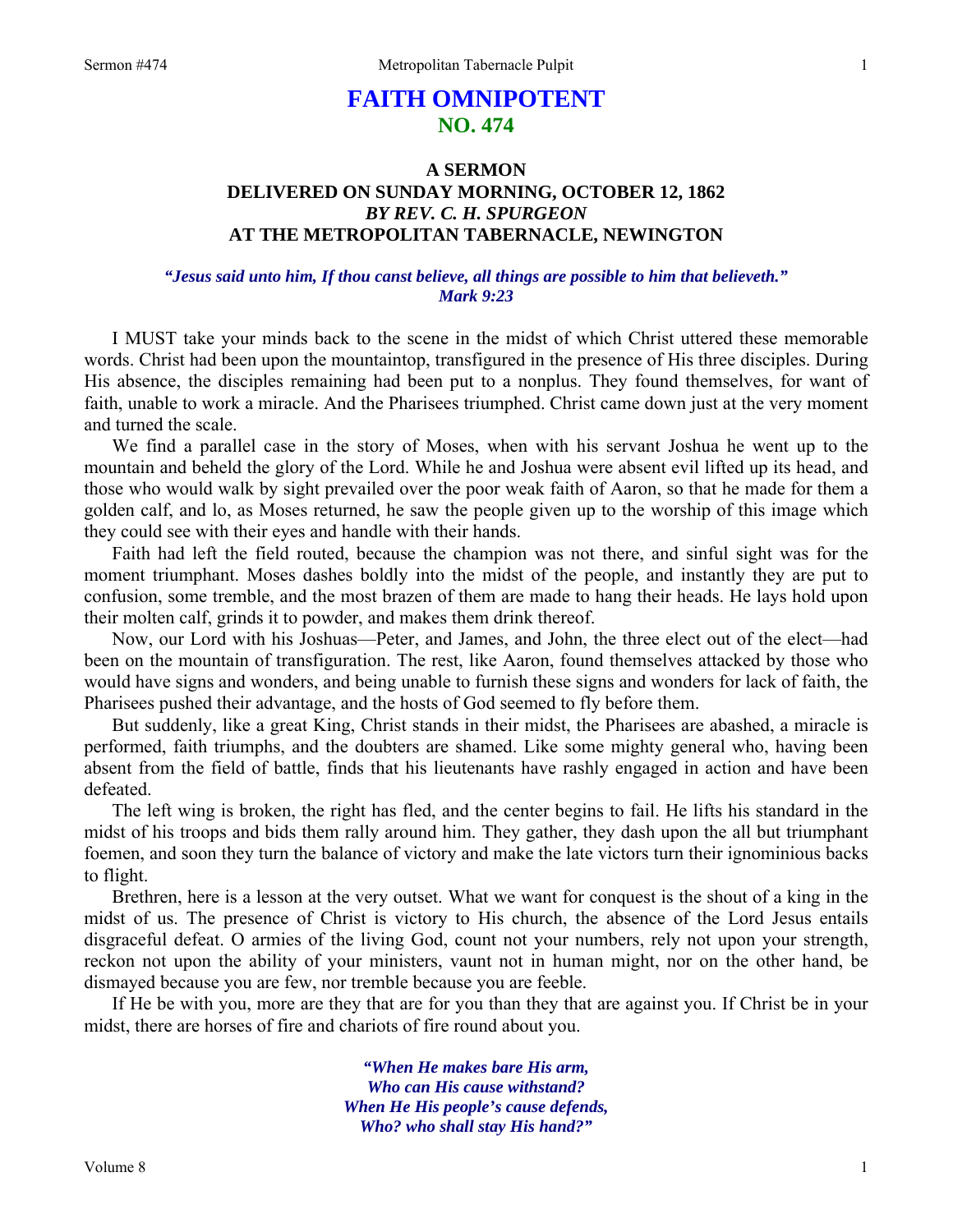Lift up your eyes then, to the hills from whence Jesus comes who is your help, and entreat Him never to forsake His people, but to dwell with them, and walk among them for evermore.

The matter about which the dispute had arisen was this: a certain man had a demoniac son, who was afflicted with a dumb spirit, which threw him into convulsions and ravings of the most hideous kind. The father, having seen the futility of the endeavors of the disciples, had little or no faith in Christ, and therefore when he was bidden to bring his son to Him, he said to Jesus, "If thou canst do anything have compassion on us, and help us."

Now there was an "if" in the question, but the poor trembling father had put the "if" in the wrong place. Jesus Christ, therefore, without telling him to retract the "if," just puts it in its legitimate position. "Nay, verily," He seemed to say, "there should be no 'if' about My power, nor about My willingness, the 'if' lies somewhere else." "If thou canst believe, all things are possible to him that believeth." The man received faith, offering at the same time a humble prayer for an increase of faith, and instantly Christ spoke the word and the devil was cast out with an injunction never to return.

Brethren, you and I see that there is an "if" somewhere, but we are perpetually blundering by putting it in the wrong place. *If* Christ can convert heathens? No, no, *if* the church can believe He can. *If* Christ can make the ministry successful? Nay, *if* you can believe He can. *If* Christ can give me the pardon of sin, *if* He can give me high enjoyments, *if* He can lift me above doubts and fears? Not so, brethren—not so, you have misplaced your "if." It is if you can believe, for if you can, even as all things are possible to Christ, so shall all things be possible to you.

Faith stands in God's power, and in God's majesty, it wears the royal apparel, and rides on the king's horse, for it is the grace which the king delights to honor. Girding itself with the glorious might of the all-working Spirit, it becomes, in the omnipotence of God, mighty to do, to dare, and to suffer. "All things," without limit, "are possible to him that believeth."

I shall, this morning, dwell upon *some of the achievements of faith*, and then notice *where faith's great power lieth*. God help us to speak on both of these points with divine power.

**I.** First, SOME OF THE ACHIEVEMENTS OF FAITH.

Time would fail me if I should attempt to rehearse the record of those who have earned a good report through faith. It is not necessary that my humble tongue should recapitulate what Paul, with inspired lips, has uttered in the ears of the church. Turn to the eleventh chapter of the Hebrews, and see there a mighty triumphal arch which God the Holy Ghost has raised in commemoration of the splendid triumphs which faith has achieved.

Behold this tower of David, builded for an armory, whereon there hang a thousand bucklers, all shields of mighty men. With joy the church recounts her worthies, for the Lord uttereth His voice before His army, for His camp is very great. But it needs not that I remind you of these ancient things, I will rather speak of some of the things which faith can perform today, even today.

**1.** First, we will consider faith in *its relationship to guilt*. Here we may say, in your hearing, if you can believe guilt can be removed, perfect pardon and complete justification are possible to the vilest sinner, if he can believe in Christ.

Behold, my brethren, faith going forth to conflict with sin. Mark for a moment its determined struggles, but see it coming back, like David, with Goliath's head in his hand—a mighty conqueror through the strength of its God. Faith in dealing with sin *does not forget the greatness of it*. Our sin is tremendous, it is not possible for us to over estimate its guilt.

The sinner, under the most awful convictions, never exaggerated the evil of sin, it is a dreadful and a bitter thing, but faith deals thus with it. "What if my sin be great? I have a great Savior, surely He is able to take my sin, even if it were a hundred times as great as it is, and to cast it all into the depths of the sea. I know that I have greatly revolted, and have sinned with many aggravations against my God, but I believe in His great mercy, and I know that He is able to blot out my sins like a cloud, and my transgressions like a thick cloud."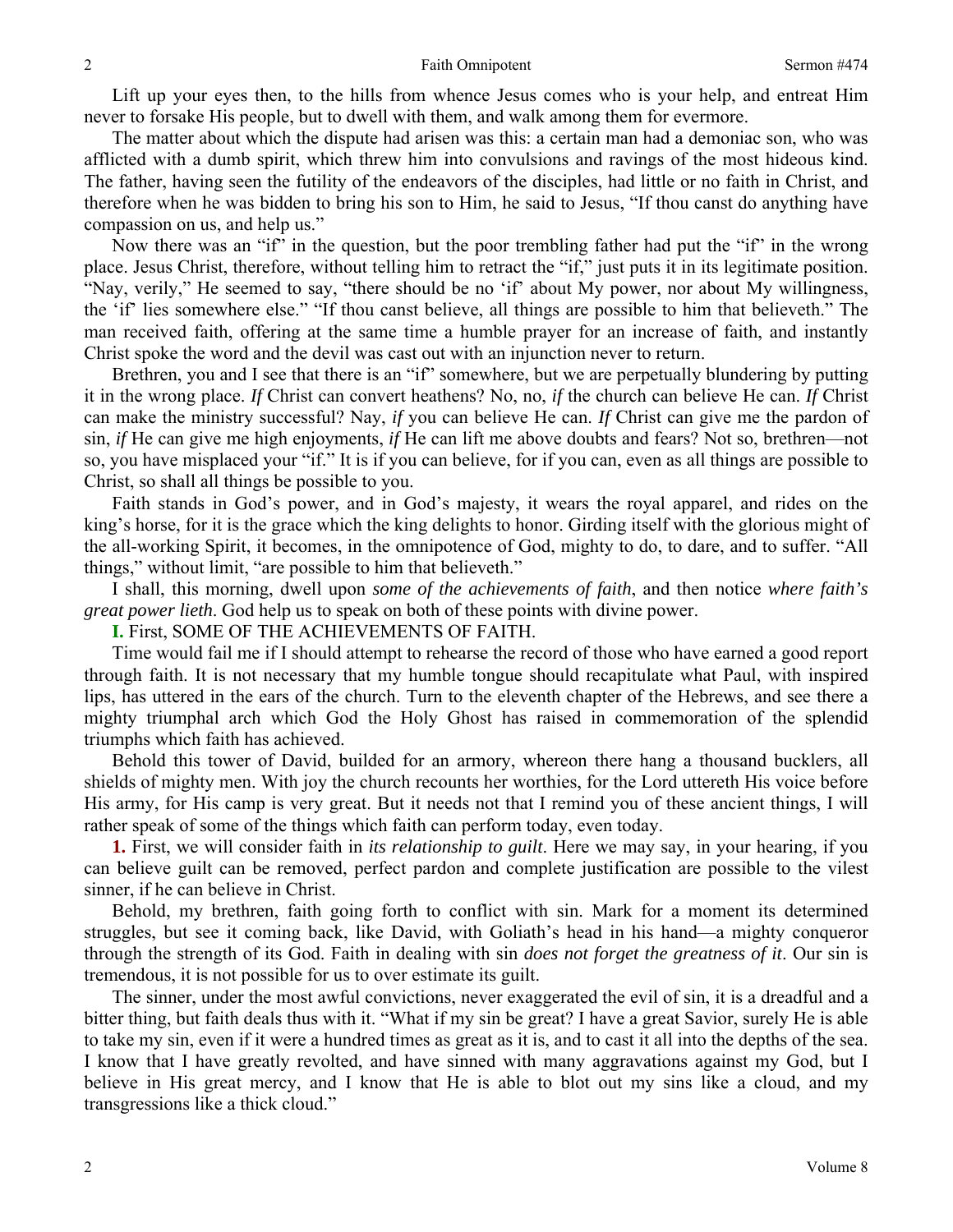#### Sermon #474 Faith Omnipotent

Faith does not lessen sin in the estimate of a sinner, but it exalts Christ, so that the sinner firmly and fully believes that if his sin could be multiplied by all the number of the elect, yet He who is mighty to save could roll all the burden away, and make him free. The greatness of sin is no barrier to its removing, if you can believe.

Many also are troubled with a consciousness of *the ill desert of sin*. They are made to look into hell. They seem to hear the wailings as they ascend from the place of torment. Such awful passages as these are in their troubled mind: "Tophet is prepared of old; the pile thereof is wood and much smoke." "These shall go away into everlasting punishment, where their worm dieth not, and their fire is not quenched."

But faith says, "Yes, but despite all this, the agonies of Christ were so great that they are a fit and full expiation by which all these torments can be, by God's mercy, fully removed from those who trust in Jesus, and they can even mount to the upper skies." To know the desert of sin, and yet believe that Christ can pardon—this is faith's work.

Not to make out sin to be a peccadillo, a small and trivial offense, but to confess that the full weight of God's eternal arm can be none too heavy to fall upon the man who has dared to insult his Maker's laws, and despite all this to believe that the atonement made by blood upon the cross, was enough, and more than enough, to expiate all. This is the victory of faith—to know that the blood of Jesus Christ, God's dear Son, cleanseth us from all sin.

Multitudes also, I know, are very much vexed by remembering *what guilt has done* in them. "I am," saith such a one, "so hard-hearted, I have so little repentance, I am so prayerless, I have nothing good in me, I am everything that is vile, there is not a commendable thing in me to move the pity of God."

Now, faith comes in and says, "It is even so, but despite all this, I do believe the naked promise of God, I come to Jesus as I am, having nothing in myself, but possessing all things in Him." Nor will faith let the hardness of the heart, or the stubbornness of the will, be any argument why the soul should not rest on Christ. But believing all that could be laid to its charge, and sorrowfully repenting of it all, still faith says, "It is written, 'Him that cometh to me, I will in no wise cast out.' *I* come, and Jesus cannot, will not, cast me out."

When I feel my soul softened, when I feel the motions of the living fire within, then to believe that Christ can save me is no great faith. But when I feel no spiritual life, when my heart is as hard as a nether millstone, and I see myself as corrupt as a dunghill, then to believe in Him that justifies the ungodly, then to take the mercy which Christ gives to the very chief of sinners, this is a masterpiece of faith and herein faith makes all things possible to him that believeth.

> *"In hope against all human hope, Self desperate, I believe Thy quickening word shall raise me up, Thou shalt the Spirit give.*

*"The thing surpasses all my thought, But faithful is my Lord; Through unbelief I stagger not, For God hath spoke the word.* 

*"Faith, mighty faith, the promise sees, And looks to that alone, Laughs at impossibilities, And cries 'It shall be done.'"* 

Sinners also are greatly troubled when they are awakened, concerning *the future*. "You will sin again," says Satan, "just as you have done, all pretenses to a new life will be signal failures. You will go,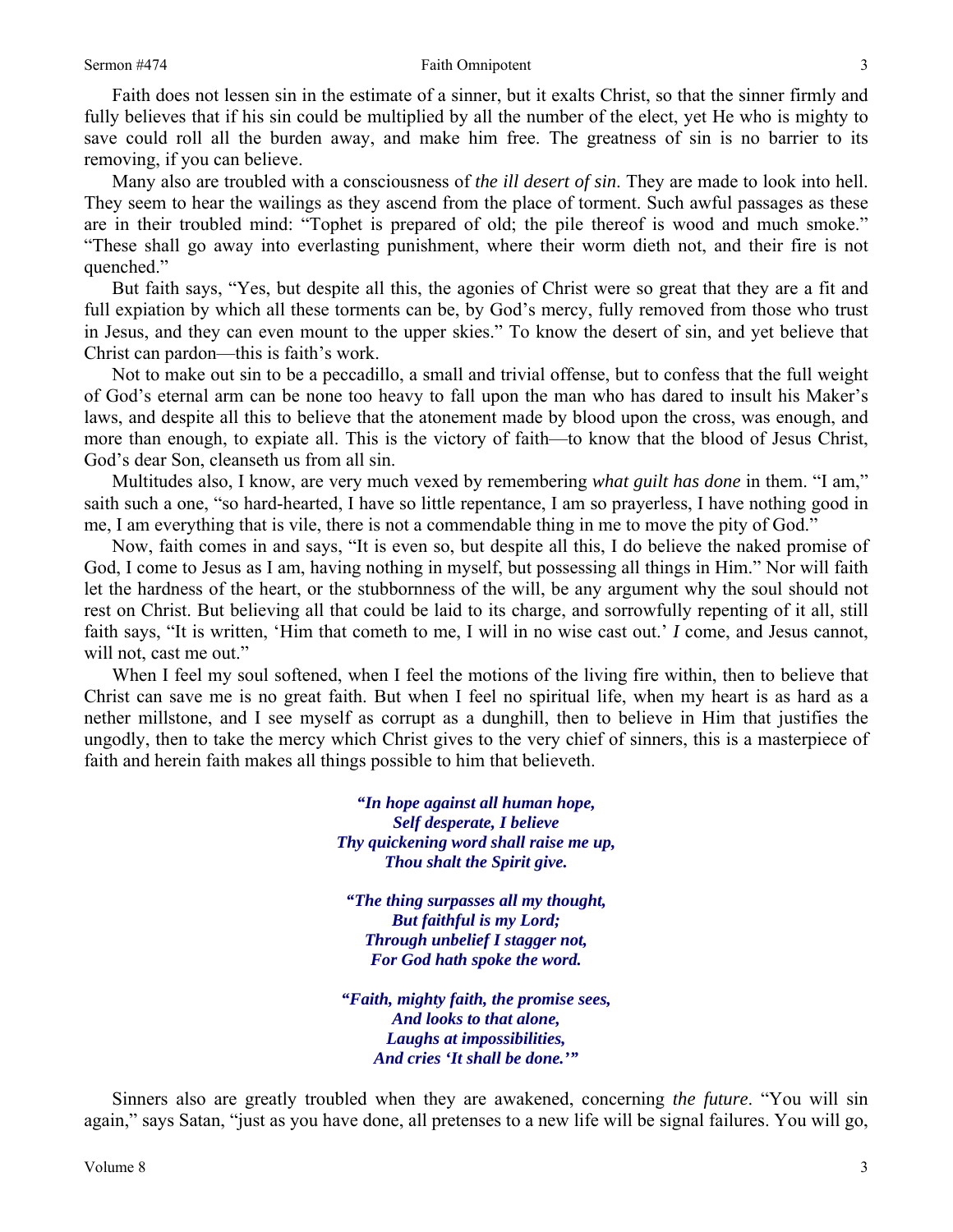like the dog to his vomit, and return, like the sow that was washed to her wallowing in the mire." The quickened mind clearly perceives that this would inevitably be the result, if the work were to be performed by human strength, but faith denies the slander by looking to the Lord alone.

Though in me, that is in my flesh, there dwelleth no good thing, yet He is able to save unto the uttermost them that come unto God by Him, and faith clutches that promise, "I give unto my sheep eternal life, and they shall never perish, neither shall any pluck them out of my hand," and she looks upon the future with the same eye of faith with which she looks back upon the pardoned past, and rests herself upon the faithfulness and power of God to save.

At times these old sins will rush in upon the believer's mind with a terrific force. Gathering dreadful strength from *the justice of God*, our eyes are tormented with the vision of an angry God, with His sword drawn, ready to smite us for our offenses. Glorious is that faith which can fling itself into the arms of God, even when the sword is in His hand, and will not believe that God can strike the sinner who relies upon the blood of Jesus.

Mighty is that faith which, looking at justice, stern and severe, yet trembles not, but cries, "Thou art merciful and *just* to forgive me my sins, for I have confessed them. Christ has full atonement made, and you will not twice demand the debt. He paid it once, and you canst not lay anything to my charge."

Triumphant is that faith which marches right up to heaven, and stands before the blazing throne of the great and holy God, and yet can cry, "Who shall lay anything to the charge of God's elect? God hath justified: who is he that condemneth? it is Christ that died; yea, rather, that hath risen again," and this even when sin rolls like a black flood, and the remembrance of the past hath lashed the soul to tempest.

When we really know the blessed merit of Jesus' blood, when we fully understand the superlative mercy of God, when we come to know the overflowing love of the Father towards His beloved children—we shall not look upon sin as being less sin than before, but we shall no longer fear its penal consequences, being confidently assured in our soul that none of these sins can destroy us, that not the whole of them together can for a moment shake our standing in Him, nor by any means put us in any danger of eternal wrath, since we are covered with the righteousness of Christ, and washed in His blood.

Brethren, our sins, when pardoned, should increase our delight in God, since they afford us evidences of His exceedingly abundant grace and love. Amalie Sieveking, a notable Christian heroine, one of the most zealous workers of modern times, writes thus, "The sense of my own powerlessness but brings me nearer to Him whose strength is made perfect in weakness. I give myself up to His guidance, in cheerful trust that He will finish the work which He has begun, and help the poor stumbling child again and again to rise, ay, should it stumble a hundred times a day."—and this is the point I want you to notice—"Sometimes I feel as though I must lay bare to others the whole accumulated amount of my guilt, that they may with me admire the riches of divine longsuffering."

This is how faith learns to deal with sin—to make it a foil to show the brightness of mercy—the setting in which the diamond of divine love flashes with superlative luster. The faithful heart always remembers its sin with shame, but still it remembers God's pardoning love with gratitude, and the sorrow helps to increase the thankfulness. The lower we sink by reason of the fall, the higher our love to God rises when we reflect how His strong hand has taken us up "out of the horrible pit and out of the miry clay, and set our feet upon a rock, and established our goings."

Oh! I would this morning that some of you who are full of sin would believe that Christ can save you. "All things are possible to him that believeth." What if you are the blackest sinner out of hell, and think the devil himself white compared with yourself, yet if you can trust Christ this morning, "all things are possible to him that believeth." Whiter than the newly fallen snow shall you be in an instant, if you can now rest your soul upon Jesus, who is able to save.

**2.** Let us now observe faith in the midst of *those constant attacks of which the heir of heaven is the subject*. Here faith again does all things. My brethren, no sooner is a Christian born, than there is a great stir about him, even as concerning Christ Himself, for Herod seeks the young child that he may destroy Him.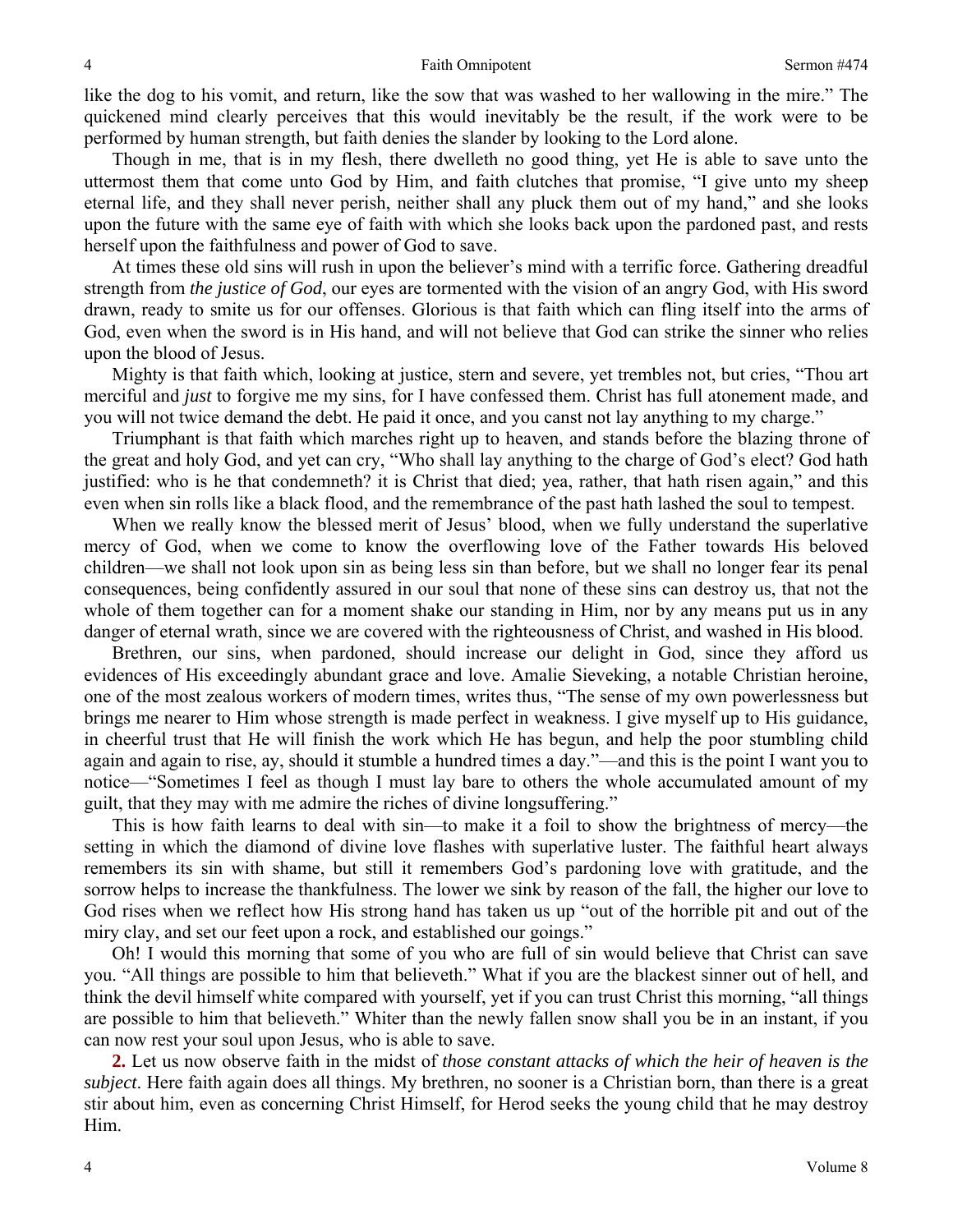#### Sermon #474 Faith Omnipotent

We all know how constantly *the world* attacks us, more especially if we will be separate from it, and will keep our garments white, and will not indulge in the common pleasures, nor be guided by the ordinary maxims of society. Then the world howls at us like a pack of wolves. What then? Why, faith finds here but an easy task, for it learns to glory in tribulations, delightfully remembering the beatitude of Jesus on the mount—"Blessed are ye when men shall revile you, and persecute you, and shall say all manner of evil against you falsely, for my sake. Rejoice, and be exceeding glad: for great is your reward in heaven: for so persecuted they the prophets which were before you."

This is an everyday conquest with the Christian, to laugh at Satan's threats. "This is the victory which overcometh the world, even our faith." The world attacks us also with its smiles, and unhappy is the man who has no faith, for soon the blandishments of the world will overcome him, but he that is full of faith, when the world offers him silver, replies, "Nay, I am rich in gold," and if the world would give him treasure, he would say, "I have a better portion than you can offer me. Will you tempt a king with farthings, or a prince with beggar's broken victuals? I am heir of all things in Christ, this world is mine, and heaven is mine too." So *he* laughs to scorn all the smiles of the wicked, just as he did in the case of their frowns.

Alas, brethren, we are equally attacked by *the flesh*. The lusts within are not dead, they are powerful still, and we know it to our cost. But here too, faith overcomes, for while faith recognizes the power of the flesh and the lusts thereof, it so lays hold upon Christ that it is lifted up into heavenly places, and is able to tread its corruptions under foot.

Faith says to the believer, "Be thou assured that notwithstanding all the plague of thine own heart, and all the loathsomeness of thy nature, yet thou shalt as surely conquer as Christ has conquered, and you shall one day be as pure and spotless as even Christ Himself before the Father's throne."

Up and at your lusts believer! There is no sin which will not yield to faith. There is no necessity that we should always be sinning as we have been, we *can* overcome our lusts. You *can* drive out these Canaanites, though they dwell in cities walled to heaven, and have chariots of iron, you shall put your feet upon their necks yet, and utterly destroy them.

By little and by little you may assuredly drive them out, but only by faith, not by works, not by trust in your own moral resolutions, but by trust in the sprinkled blood of Jesus, can you overcome all temptation, and subdue your sin.

> *"With my sling and stone I go, To fight the Philistine, God hath said it shall be so, And I* **shall** *conquer sin; On His promise I rely, Trust in an Almighty Lord, Sure to win the victory, For He hath spoke the word.*

*"In the strength of God I rise, I run to meet the foe, Faith the word of power applies And lays the giant low. Faith in Jesus' conquering name, Slings the sin-destroying stone, Points the word's unerring aim, And brings the monster down."* 

So is it with *the devil*. The devil comes out against us, but we are more than a match for him when our faith is firm. Upon the shield of our faith we catch his arrows, and by the sword of our faith we smite him to the very heart. There is no temptation that ever can assail a believer, but faith can certainly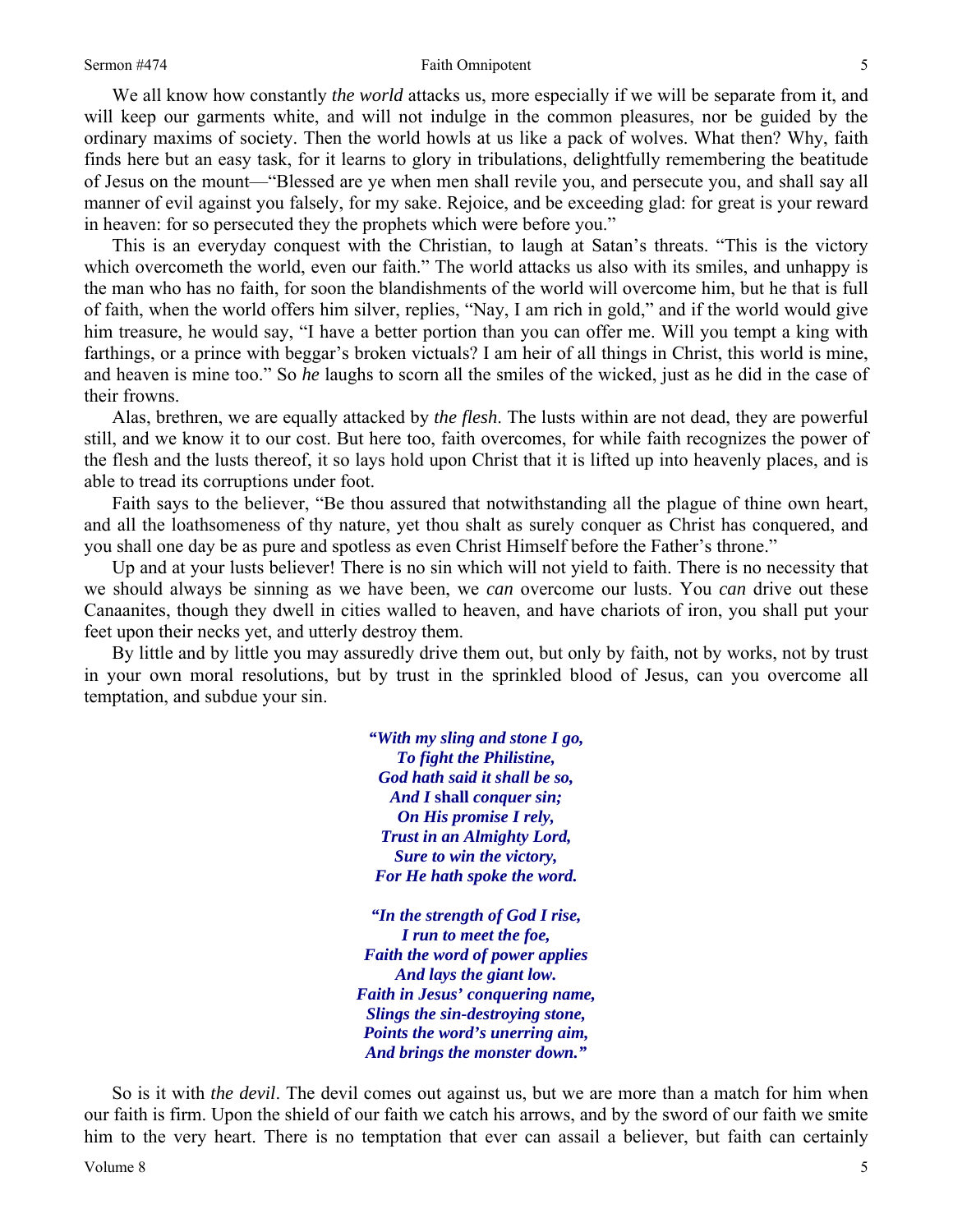supply an antidote. If I believe in Jesus I have His promise that I shall overcome, and I shall overcome because I believe that promise.

Even if I should get beneath the devil's foot, and he should lift his sword to smite me, if I could say, "Rejoice not over me, O mine enemy, for when I fall yet shall I rise again," I should rise, and victory would be mine. Faith overcomes even hell itself and its crowned monarch, for defense it is a panoply and for attack it is our battle-axe and weapons of war.

As for the *trials of this life*, it is marvelous what feathers these are to faith, for she perceives that troubles come from God. Chrysostom has a gloss upon that passage in Job, where Job says, "The Lord hath taken away." He did not say the Chaldeans did it, nor the Sabeans, though they certainly were the instruments, but the *Lord* has taken away.

The believer seeing God's hand in everything that happens to him, feels pleased with all alike. As providence is in his Father's hand, he knows that it is always guided by love, by wisdom, and by grace, and so he thinks his worst days to be as good as his best, his foul days are fair, his dark days are bright, in full confidence he believes that all things work together for his good, and he leaves the working of them entirely with his God.

Oh! beloved, it is only want of faith that makes this world such a place of sorrow to God's people, but when we get faith, faith laughs at every tribulation, come from whatsoever source it may.

Thus I have shown you that "All things are possible to him that believeth." Rise up, O hosts of hell, and shoot your arrows! You heavens, prepare your tempests! O earth, cast forth your floods, and you O flesh come forth with all your blasphemy and wickedness—faith walks unharmed amidst all your fury more than conqueror through Him that has loved her.

**3.** We turn your attention to another point, the *obtaining of eminence in grace*. Many professed Christians are always doubting and fearing, and they think that this is the necessary state of believers. By no means, brother! "All things are possible to him that believeth," and it is possible for you to get into a state in which a doubt or a fear shall be but as a bird of passage flitting across your soul, but never lingering there.

When you read in biographies of the high and sweet communions enjoyed by favored saints you sigh, "Alas, these are not for me." Oh climber! if you have but faith, you shall stand upon the very pinnacle of the temple yet, for all things are possible to him that believes."

I know you read of what some great men have done for Jesus, what they have enjoyed of Him, how much they have been like Him, how they have been able to endure for His sake, and you say, "Ah! as for me, I am but a worm, I can never attain to this." There is nothing which one saint was that you may not be. There is no height of grace, no attainment of spirituality, no position or assurance, no post of duty, which is not open to you, if you have but the power to believe.

Get you up, get you up from your dunghills, lay aside your sackcloth and your ashes. It is not fit that you should grovel in the dust, oh children of a king. Ascend! The golden throne of assurance is waiting for you! The crown of confidence in Jesus is ready to bedeck your brow. Wrap yourself in scarlet and fine linen, and fare sumptuously every day, for if you believe, you may eat the fat of kidneys of wheat, all your land shall flow with oil, and wine, and milk, and honey, and your soul shall be as a watered garden, and your spirit shall be satiated as with marrow and fatness. "All things are possible to him that believeth."

**4.** And yet a fourth point: the power of faith in reference to *prayer*. Here "all things are possible to him that believeth." In prayer we are sometimes staggered by reason of the *great* things we are about to ask, but faith looks at the great promise, the great God, and His great love, and thinks that even a great thing is but a crumb from the Master's table. Then again, we are often driven back by a sense of unworthiness, but faith looks at *Christ's* worthiness, and believes that His worthiness is quite sufficient to put our unworthiness altogether out of court.

Then we are apt to think of God's delays, but then, faith thinks that God cannot deny though He may delay, so she hangs on till the promise is fulfilled. Though the vision tarry, she waits for it till it come,

6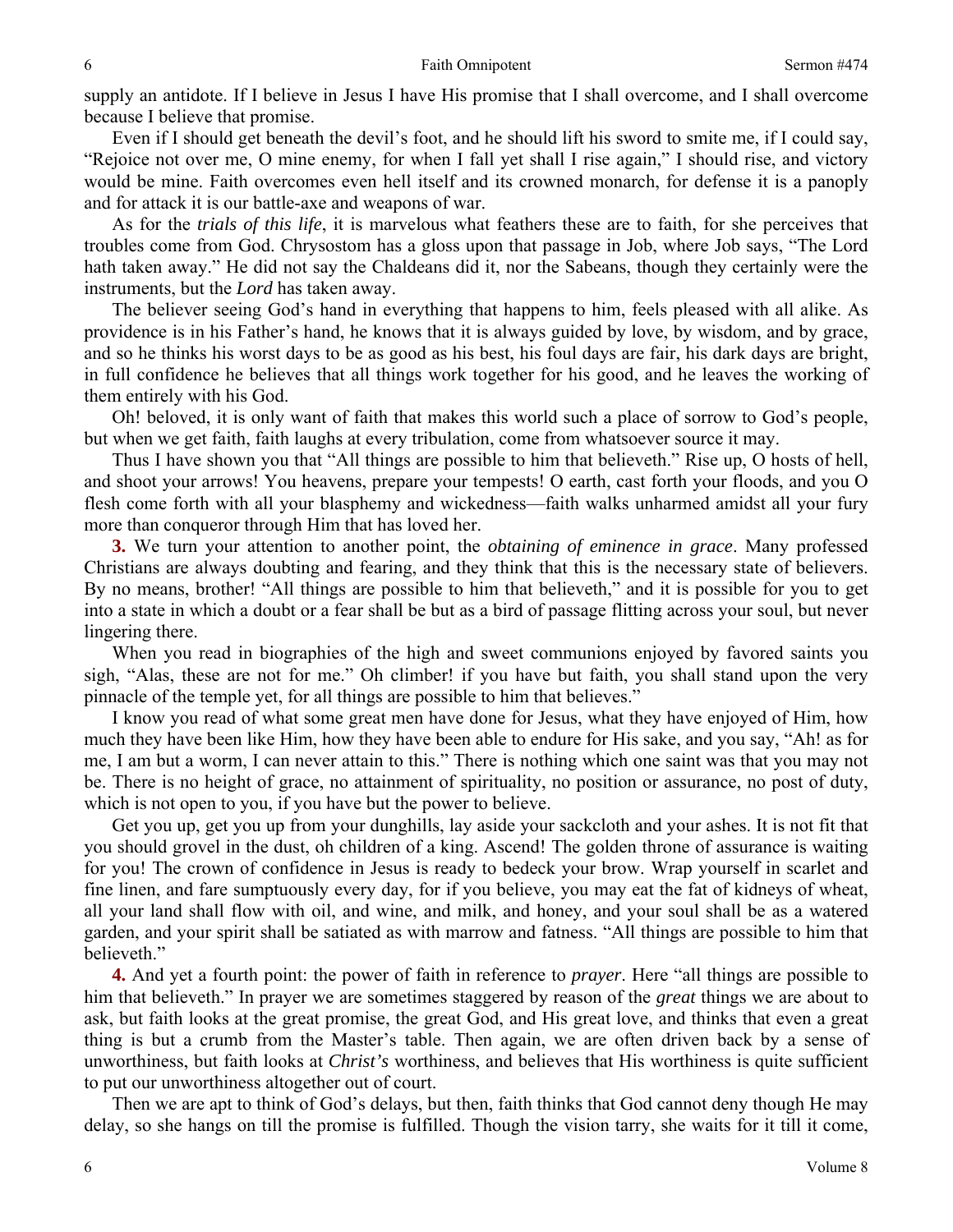for sure is she that it *will* come. And oh! it is a splendid thing to see faith wait upon God in prayer, and forswear all carnal means, depending simply and wholly upon the naked promise, and believing that God can do His own work, and perform His own Word. Brethren, no man ought to doubt in these modern times but what God *will* answer prayer, and that faith with prayer can do anything.

We have often heard of George Muller of Bristol. There stands, in the form of those magnificent orphan houses, full of orphans, supported without committees, without secretaries, supported only by that man's prayer and faith, there stands, in solid brick and mortar, a testimony to the fact that God hears prayer.

But do you know that Mr. Muller's case is but one among many. Remember the work of Francke at Halle. Look at the Rough House just out of Hamburgh, where Dr. Wichern, commencing with a few reprobate boys of Hamburgh, only waiting upon God's help and goodness, has now a whole village full of boys and girls, reclaimed and saved, and is sending out on the right hand and on the left, brethren to occupy posts of usefulness in every land.

Remember Brother Gossner, of Berlin, and how mightily God has helped him to send out not less than two hundred missionaries, throughout the length and breadth of the earth preaching Christ, while he has for their support nothing but the bare promise of God, and faith which has learned to reach the hand of God, and take from it all it needs.

And need I remind you of a story we told you last Friday night—the story of Pastor Harms, in Hermaunsburg, where, by the power of that man's faith in preaching the Word, he has seen the barren wilderness made to blossom like the rose, till his church has become a very model of what a church of God ought to be, a living working body, from which he sends out missionaries to the coast of Africa, having nothing for their supply but the offerings of the people, drawn from them by the exercise of prayer and faith.

I was reading a memorable passage in his life, where he says, he was wanting to send his missionaries out to the Gallas tribe in Africa, but could not find any means, and so he says, "Then I knocked diligently on the dear God in prayer, and since the praying man dare not sit with his hands in his lap, I sought among the shipping agents, but came to no speed and I turned to Bishop Gobat in Jerusalem, but had no answer, and then I wrote to the missionary Krapf in Mornbaz, but the letter was lost.

Then one of the sailors who remained said, 'Why not build a ship, and you can send out as many and as often as you will?' The proposal was good, but the money! That was a time of great conflict, and I wrestled with God. For no one encouraged me, but the reverse, and even the true friends and brethren hinted that I was not quite in my senses.

When Duke George of Saxony lay on his deathbed, and was yet in doubt to whom he should flee with his soul, whether to the Lord Christ and His dear merits, or to the pope and his good works, there spoke a trusty courtier to him: 'Your Grace, *straightforward makes the best runner*.' That word has lain fast in my soul. I had knocked at men's doors and found them shut, and yet the plan was manifestly good and for the glory of God. What was to be done? *Straightforward makes the best runner*.

I prayed fervently to the Lord, laid the matter in His hand, and as I rose up at midnight from my knees, I said, with a voice that almost startled me in the quiet room: *Forward now, in God's name*! From that moment there never came a thought of doubt into my mind."

Friends! the churches of Christ have no need of the modern machinery which has supplanted the simplicity of faith. I verily believe, if the Lord swept the committees, secretaries, and missionary societies out of the universe, we should be better without them if our churches would but trust God, send out their own men, raise the money to support them, and believe that God would bless them. I hope the church will soon say, like David in Saul's clanking armor, "I cannot go with these, for I have not tried them," and with only her sling and her stone, confident in her God, I trust she will confront her foe. We can do all things, if we can but trust Christ.

7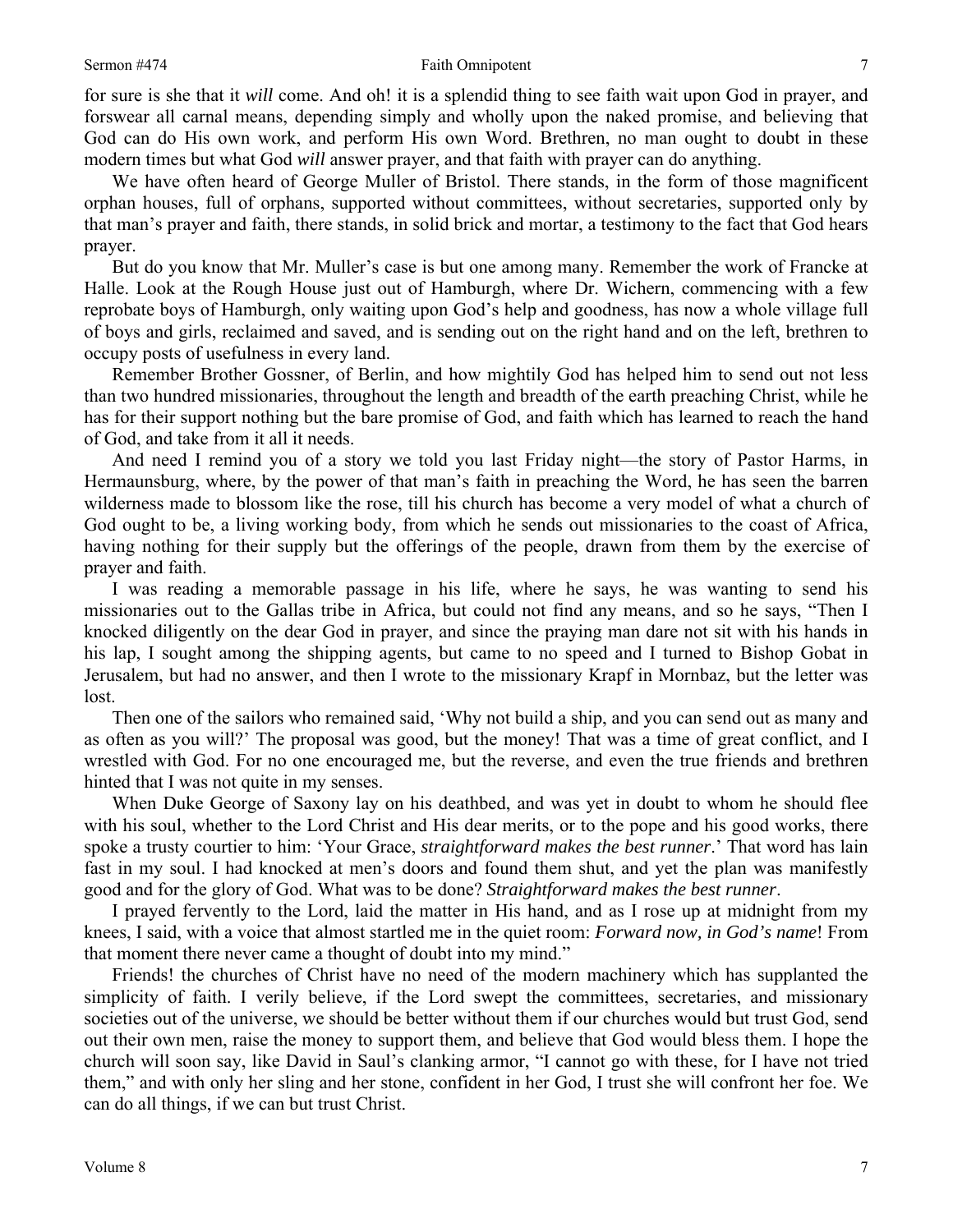"All things are possible to him that believeth," but nothing is possible to your schemes, and to your systems. God will sweep them away yet, and happy shall be that man who shall lead the van in their utter destruction. Go you up against her, take away her bulwarks, for they are not the Lord's, He did not ordain them, nor will He stand by them. Act in faith, O you people of God, and prove the power of prayer, for "All things are possible to him that believeth."

**5.** There is another point, upon which I have already entrenched, that is, *in the service of God* "all things are possible to him that believeth." I know the devil will say to you, "Why, you have no gift." And what if you have not? If you have the gift of faith, you may do somewhat, and fulfill your mission.

Perhaps you are a minister, you have been laboring in a village with very little success. Brother, may it not be that you did not believe that God would give you success? For if you had believed it you would have had it. You are not straitened in God, but straitened in your own bowels.

I know what it is to go to my chamber and feel ashamed of many a sermon I have preached, and moan and groan over it, and I have known what it is to discover within a month, that the sermon has been far more useful in conversion than those which I thought had something about them which might render them effective. The fact is, God wants not our power*,* but our weakness—not our greatness, but our nothingness.

Oh, brother, if God has called you to a work that is ten times harder than you have strength to perform, go and do it in *His* strength, and "all things are possible to him that believeth." I would that this age would breed a few extravagant men, we are getting so dull, so cold, so common-place—we all run in the same cart rut, imitating one another, in the sight of one of the heroes of old, we little men do walk under their huge legs, and peep about to find ourselves dishonorable graves, and all this is because we have left off faith.

Let a man believe that God has called him to a mission, let him say, "Forward, in God's name!" and that man will tell upon his times, and carve his name in the rock of ages, and leave memorials behind him which angels shall gaze upon when the names of emperors and kings have been swept into oblivion.

Men and brethren in this church! many and many a time have I stirred you up to faith, and there are some few of you who begin to know what faith means, but oh, I fear me there are many of you still that have not come to the fullness of the meaning of faith. To live in a region of miracles, to be called fanatics, to see God's hand as visibly as you see your own, to recognize Him as greater than second causes, to find Him as one whose arm you can move, whose power you can command, to stand in an extraordinary position far above the place where reason can put you—to know that you are a distinguished, separated, specially-favored child of God. Oh! this is heaven begun below.

Believe me, I often marvel how people can think that the present attainments of the church are all the church can expect. I look upon decent tradespeople, respectable ministers, and amiable women, and so forth, doing something, but doing very, very little—and I am apt to say, "What! What! Is this all Christ shed His blood for—to make us do this? Is this all the Holy Ghost does, to make a man get through a decent sermon on a Sunday? Is this all? Is this God's work?

I see God's work in nature, and there are towering Alps, and roaring seas, and cataracts lashed to fury, but I look on God's work in the church—little, little, little everywhere. Littleness is stamped upon the brow of today, we do not do and dare, and I am inclined to think that until we see some great and daring deed attempted, and some great and marvelous thing done for Christ, we shall not see the glory of the Lord revealed, so that all flesh shall see it together.

What are we doing here, all of us cooped up in this little island, all of us living in England? "*The world* lieth in the wicked one." How is it our hearts beat not for the heathen? We must stay at home, we have calls. But is not the call of God louder still, if we had but faith? But we are so carnal—we live so much on "the things that are seen," that we cannot do a rash, brave, imprudent act for the Master. God help us to do it!

Then shall the church arise and put on her beautiful garments, and woe to thee, Askelon, when Israel's God is in the camp! Woe to thee, Gaza, for your gates shall be carried on our shoulders, when

8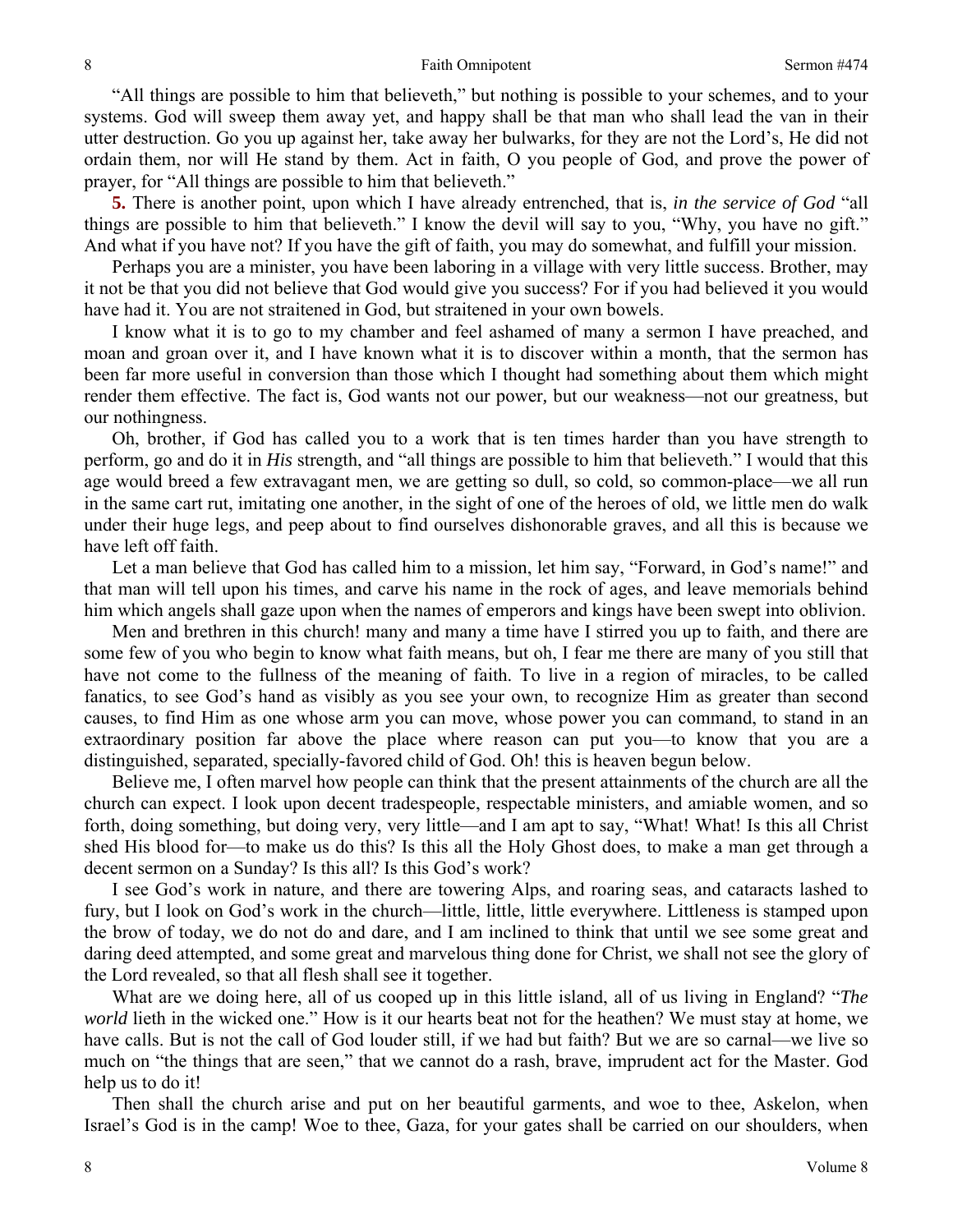Finally, when we shall come to die, sickness shall cause us no anxiety, the solemn mysteries of the last article shall give us no alarm, the grave shall be no place of gloom, judgment shall know no terrors, eternity shall have no horrors, for to him that believeth, all things are possible, and death and death's shade give way before faith. Heaven yields to faith, hell trembles at it, earth is powerless before it, and lies in the hand of the faithful man, like clay upon the potter's wheel, to be molded as he wills.

**II.** I come to my last point, and may God bless it. WHERE LIES, THEN, THE SECRET STRENGTH OF FAITH?

It lies in the food it feeds on, for faith studies *what the promise is*—an emanation of divine grace, an overflowing of the great heart of God, and faith says, "My God could not have given this promise, except from love and grace, therefore it is quite certain that this promise will be fulfilled." Then faith thinks, "*Who gave* this promise?" It considers not so much its greatness, as "Who is the author of it?" She remembers that it is God that cannot lie—God omnipotent, God immutable, and therefore she concludes that the promise must be fulfilled, and forward she goes in this firm conviction.

Then she remembers also, *why* the promise was given—namely, for God's glory, and she feels perfectly sure that God's glory is safe, that He will never stain His own escutcheon, nor mar the luster of His own crown, and therefore she concludes that the promise must and will stand.

Then faith also considers the amazing *work of Christ* as being a clear proof of the Father's intention to fulfill His word. "He that spared not his own Son, but freely delivered him up for us all, how shall he not with him also freely give us all things?"

Then faith looks back upon *the past*, for her battles have strengthened her, and her victories have given her courage. She remembers that God never has failed her, nay, that He never did once fail any of His children. She recollects times of great peril, when deliverance came—hours of awful need, when as her day her strength was, and she says, "No, I never will be led to think that He can now forswear himself, and change His character, and leave His servant.

Faith, moreover, feels that she cannot believe a hard thing of her dear God. Is it wrong to use that expression? I must use it, for He *is* dear to me! I think this is one of the things I have repented of above all other sins I have committed—the sin of ever doubting Him who loves me so well that He had sooner die than I should perish, and did die that I might live. What! that God so dear to my soul—do I doubt Him? I would not spread a report that my father was a liar, or that my mother would forswear herself. No, blessed parents, you would not be unkind to me, and my blessed God, my faith knows that You *cannot* be unkind, Your love will *make* You faithful even if Your faithfulness were not enough in itself.

If our God *can* leave us, then indeed am I mistaken in His character. If I can *dare* something for God, and He can leave me, then have I misread Scripture. I do not believe, young warrior, if God shall prompt you to dash into the thick of the battle, that He will leave you, as Joab did Uriah, to fall by the arrows of the enemy. Only dare it, and God will be greater than your daring. But we refuse to be honorable. A little hardship, a little difficulty, a little danger, and we shrink back to our ignoble sloth. Oh that we would rise to the glory of believing!

Dearly beloved, I have tried thus to stir up your souls, but I am very conscious that we cannot have this faith in Christ except as we have more of His Holy Spirit. But then we have the promise—"If ye, being evil, know how to give good gifts unto your children, how much more shall your heavenly Father give the Holy Spirit to them that ask him?" Ask for more faith.

This church is enough by itself for the conversion of the whole world, if God will give us faith enough. If the little band at Jerusalem were all that was wanted, a band of more than two thousand faithful men and women might be enough, if we had faith.

And look at all the churches around, would their success be as little as it is, if they had more faith? All things are possible, and yet we do nothing! Everything within our reach, and yet we are poor!